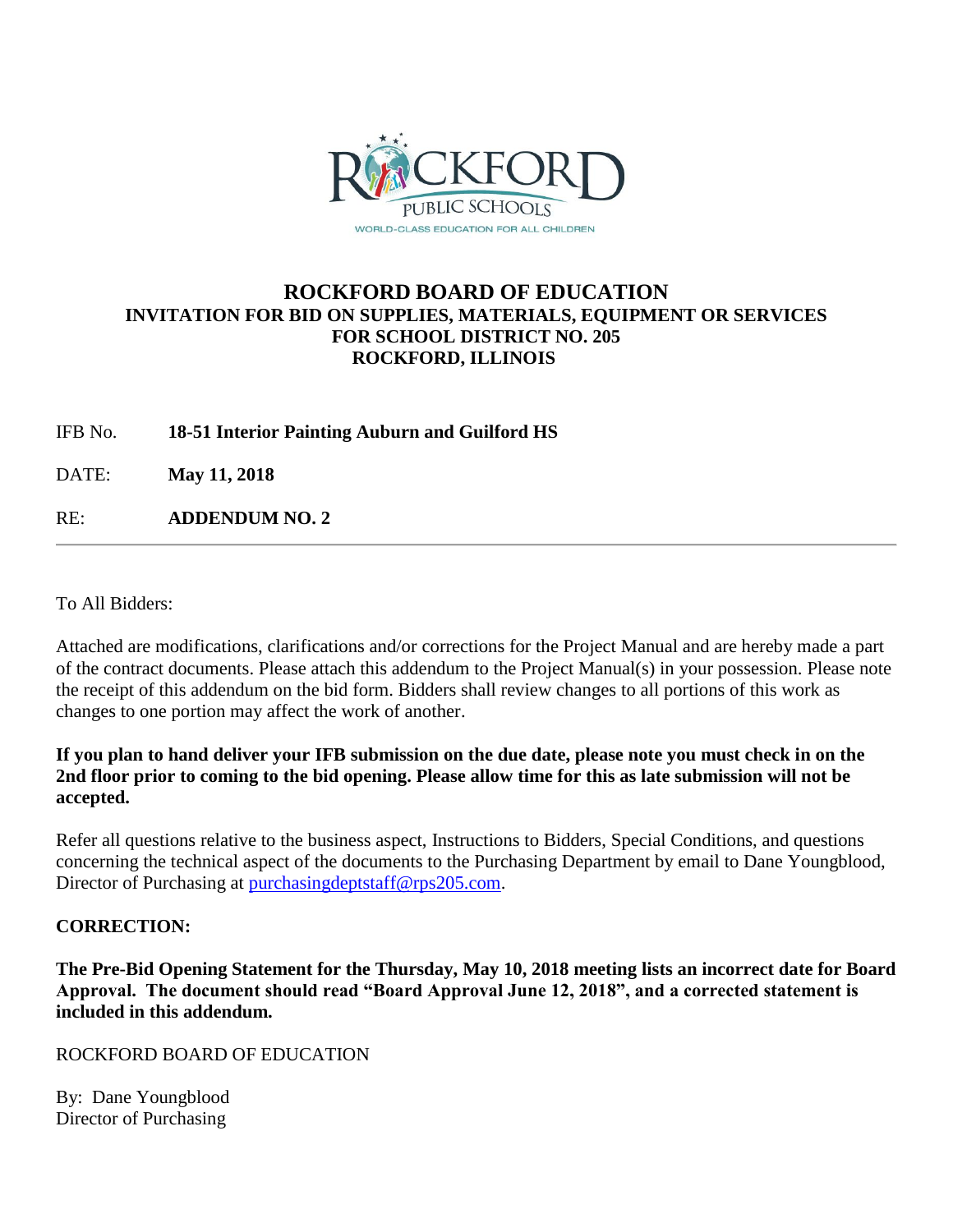

#### **ADDENDUM TWO**

- TO: ALL BIDDERS
- DATE: May 11, 2018
- RE: ADDENDUM #2

CHANGES to Bidding Documents dated April 10, 2018

IFB No. 18-51 Painting at Guilford High School and Auburn High School (Project No. 1529PT-2018 Painting)

BIDS DUE: 2:00 PM (CDST) on Thursday, May 24, 2018.

Please attach this Addendum to the Specifications and Drawings for the referenced project. Take the changes to the Specifications and Drawings into consideration in preparing your Bid.

Bidders shall make note in writing on Bid Form that this Addendum has been taken into consideration. Failure to do so may be sufficient cause to reject the Bid.

> Rockford Public Schools By: Debbie Dimmick, AIA

The Addendum consists of 3 page(s), plus materials itemized herein.

- I. PRE-BID MEETING MINUTES
	- 1. Debbie Dimmick, RPS Assistant Project Manager, read the Opening Statement, and passed around the Sign In Sheet, which is attached to this Addendum.
	- 2. The Opening Statement indicates Bid Opening is scheduled for May 24 at 2:00 p.m. It also indicates Board Approval is May 22, 2018. The corrected dates are as follows: Bid Opening is scheduled for May 24, 218, and Board Approval is June 12, 2018. A corrected Pre-Bid Opening Statement is included in this addendum.
	- 3. The format of the Bid Offer Form was reviewed; bidders to provide base bid for each school individually, and a combined base bid for both schools. There are two Alternates for each school. The Unit Prices and Allowances on the Bid Offer Form were also reviewed.
	- 4. Debbie offered maps to the contractors. After touring at Guilford HS, everyone will travel to Auburn HS for a walk-through.
	- 5. The following questions were asked during the walk through at Guilford High School:
		- a. Room 179 has cabinets along the corridor wall, which are painted blue. Are they to be repainted? *Answer: Yes.*
		- b. Are the vents/grills in the landings in the stairwells to be painted? *Answer: Yes.*
	- 6. The following questions were asked during the walk through at Auburn High School:
		- a. Is the damaged ceiling in the stairwell to be painted? *Answer: No.*
		- b. Are the vents/grills in the landings in the stairwells to be painted? *Answer: Yes.*

END OF ADDENDUM #2

 $\Delta$ IFB No. 18-51  $\Delta$  1 ROCKFORD PUBLIC SCHOOLS ROCKFORD, ILLINOIS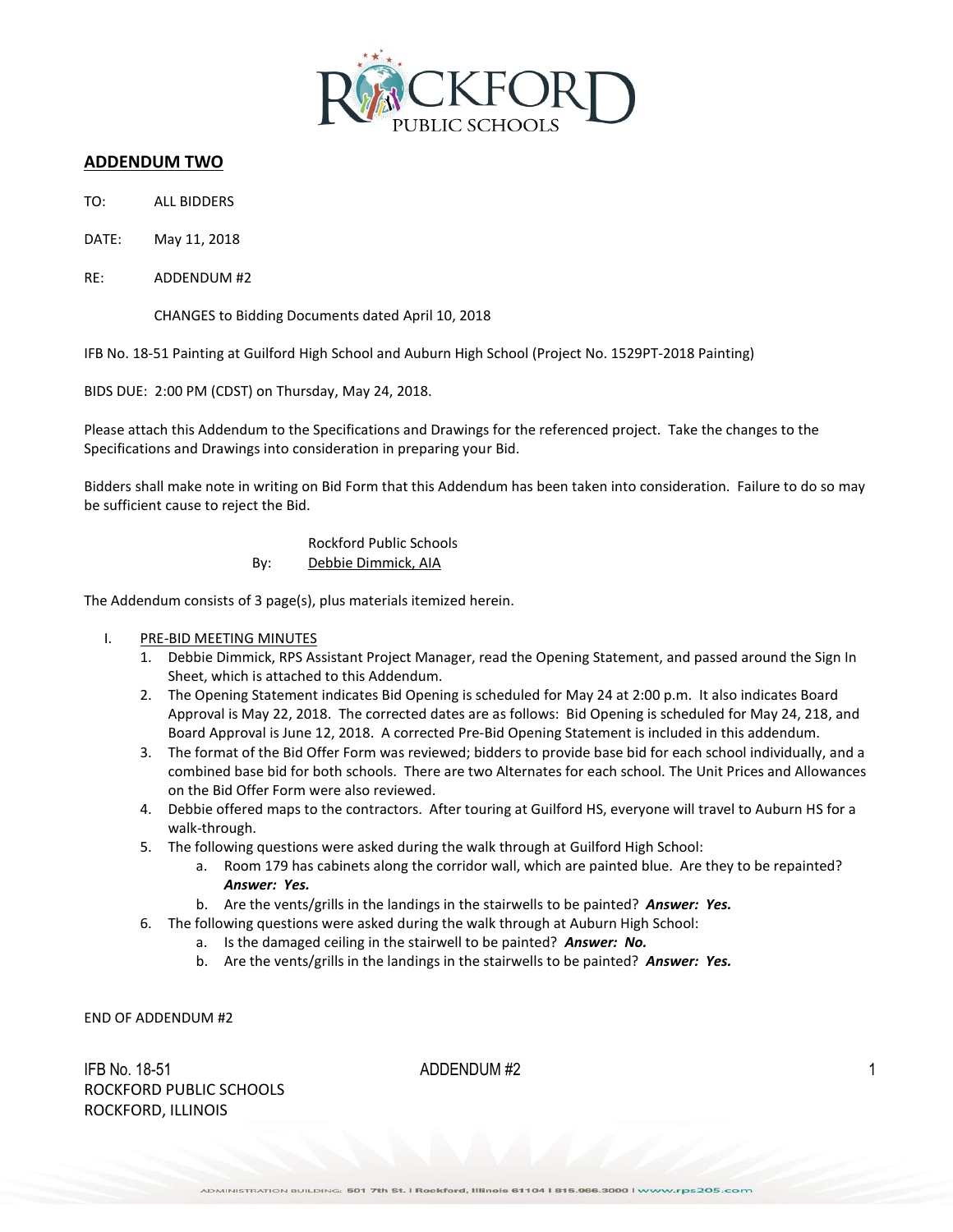ROCKFORD PUBLIC SCHOOLS IFB 18-51 Auburn H.S. & Guilford H.S. Interior Painting Project Pre-Bid Meeting Sign-In Sheet May 10, 2018 at 2:30 p.m.

# PRE-BID CONFERENCE OPENING STATEMENT

Welcome to the mandatory pre-bid conference for IFB 18-51 Auburn H.S. & Guilford H.S. Interior Painting Project for the Rockford Public Schools.

The purpose of this meeting is to receive input, comments, questions, clarifications and suggested changes relative to this solicitation. As a reminder, the only acceptable changes to the Bid/RFP are formal Addendums published by the RPS Purchasing department. Additionally, the Addendum may address other issues identified by the School District.

The goal of today's meeting is to increase your knowledge of the solicitation as it is written and provide an information mechanism in which you may advise the School District of any changes it should make. Consequently, any changes you wish the Rockford Public Schools to consider must be submitted in writing to the Purchasing department before the deadline as expressed in the solicitation.

We will try to answer as many of the questions as possible. If we cannot answer a question today, we will defer that answer to the published Addendum. Additionally, minutes from this pre-bid conference will be published in the Addendum.

- $\triangleright$  Bid Opening is scheduled for May 24, 2018 at 2:00 pm Rockford Board of Education, 6th floor Conference Room. Late bids will not be accepted. Faxed or emailed bids will not be accepted.
- $\triangleright$  Board Approval June 12, 2018.
- $\triangleright$  Bid RFI Procedures All written correspondence during the bid process MUST be sent to Dane Youngblood, Director of Purchasing, via email at PurchasingDeptStaff@rps205.com. Last RFI will be accepted until May 15, 2018 at 12 pm. Last addendum will be issued by May 17, 2018 at 4:30 pm.
- $\triangleright$  Addendums will be emailed to all attendees at the pre-bid conference, posted on the RPS website and Demand Star.
- $\triangleright$  PLEASE reference the REQUIRED FORMS CHECK LIST for all documents that must be submitted with your bid offer form. All forms must be properly completed, signed and submitted or your bid will be deemed non-responsive.